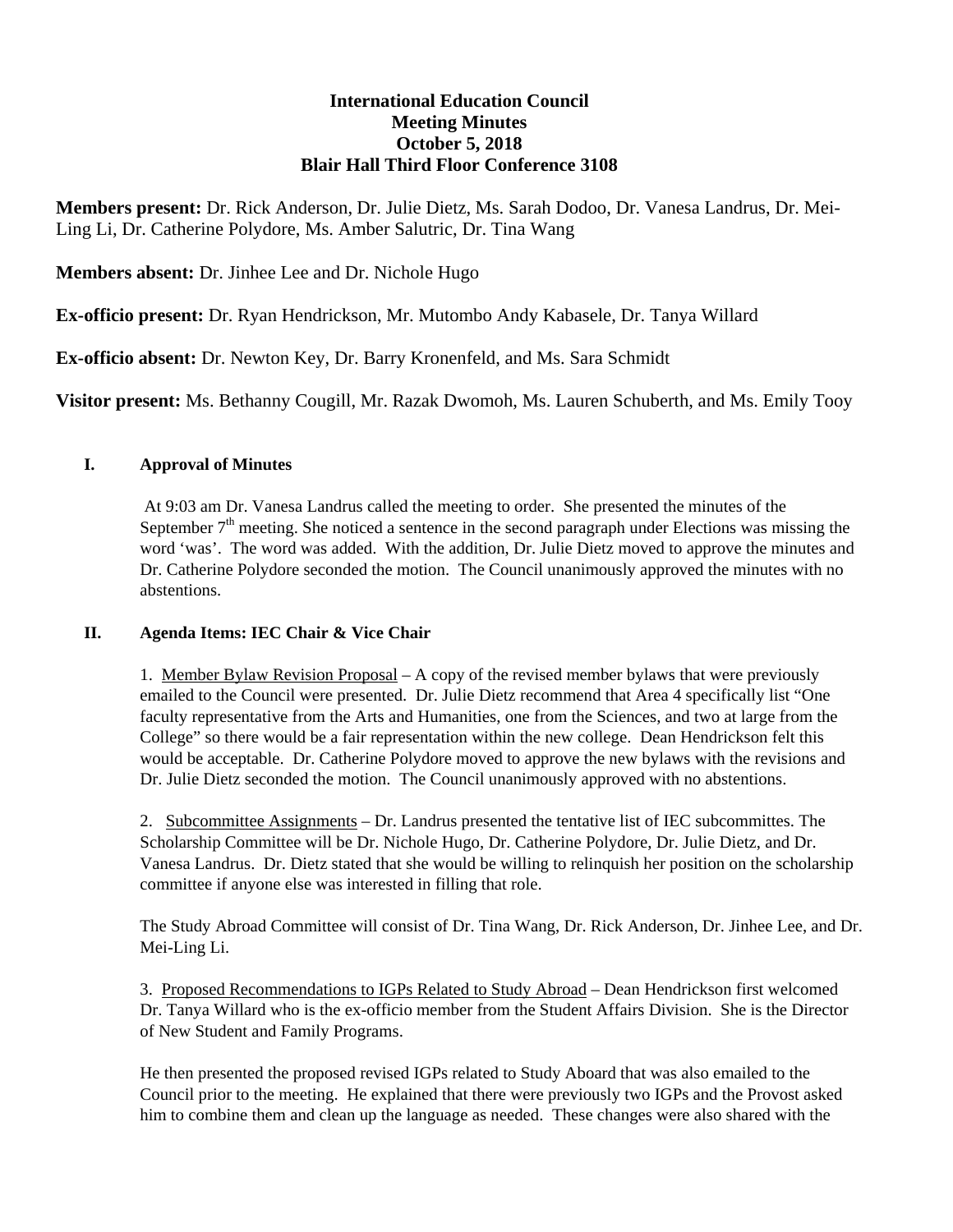Chair and Vice Chair who approved the changes. Dr. Julie Dietz moved to approve the new IGP and Dr. Polydore seconded the motion. The Council unanimously approved the new IGP for Study Abroad.

## **III. Reports**

#### **1. International Student and Scholars: Mr. Mutombo Andy Kabasele**

- a. Mr. Kabasele introduced Bethanny Cougill to the Council. She is the new International Student Coordinator and will be assisting with many different responsibilities in OISS.
- b. Mr. Kabasele updated the Council on his trip to Saudi Arabia and the various recruitment activities and meetings he held while there.
- c. Mr. Kabasele also announced that the International Education week is being finalized and everyone will be received a schedule of activities soon. Also the second Study Abroad fair will be on November  $7<sup>th</sup>$ . He provided a list of scholarship opportunities for students interested in studying abroad. Dean Hendrickson thanked Ms. Emily Tooy and Mr. Kabasele for their hard work with the fair and was glad there is a second one this semester. There was also a discussion regarding how best to advertise around campus to reach the most students. Ms. Tooy also said this fair will be in the University Ballroom and a financial aid advisor will be on site to assist students who have questions about the cost of certain programs. Also the Coles County Treasurer will be available to assist anyone with applying for a passport. Mr. Kabasele also updated the council on the international admission and application numbers.

Dr. Polydore asked when the International Education Week would be and Ms. Emily Tooy stated that is was tentatively scheduled for November  $9<sup>th</sup>$  through the  $14<sup>th</sup>$  or  $15<sup>th</sup>$ . Mr. Kabasele again let everyone know that a schedule would soon be sent out so the Council could assist in advertising for the events.

- d. TLC Update: Ms. Schuberth let the council know that four students completed the TLC program and three were conditionally admitted to EIU.
- e. AIS Update: Ms. Dodoo introduced Mr. Razak Dwomoh who is currently the VP of the Association of International Students. She said that AIS has had a good month of various activities. They held a sports event with soccer, cricket, and table tennis and had a meeting with the Athletic Director to see if they could help any international athletes. The AIS has been working with the Panther Shuttle to discuss their route and the needs of international students. Ms. Dodoo also had a meeting with the Kristen Bayes who is the coordinator of Student Legal Services to discuss any legal issues specific to international students. Their next big event will be the homecoming parade where they hope to display flags from 52 different countries. There will also be an upcoming Culture Fest where people can try foods from other countries. She is also working on a Family and Friends Program which will connect international students to members of the community, and plan to have a community coffee with Chi Alpha in the  $7<sup>th</sup>$  Street Underground on the 26<sup>th</sup>. Also there is an upcoming Rice Conference which will be a panel of four international students representing four countries. Dean Hendrickson thanks Ms. Dodoo for reinvigorating the AIS.

Ms. Dodo also let the Council know that AIS plans to reach out to the various foreign language clubs to see if they can collaborate with them as much as possible.